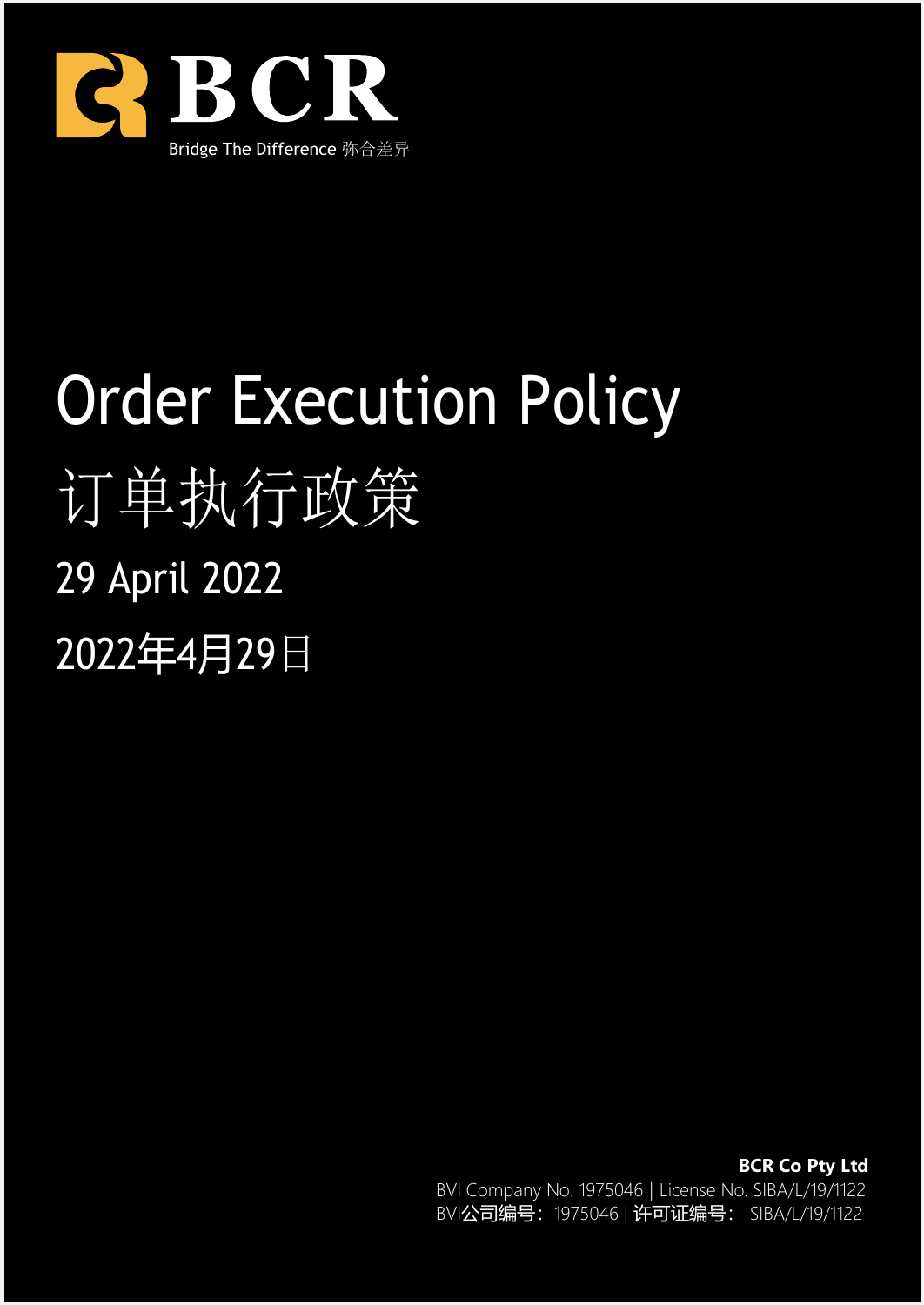

#### **I. Introduction** 引言

1. BCR Co Pty Ltd (hereinafter referred to as the "Company") is private limited company incorporated in the British Virgin Islands, (Company No. 1975046), licensed and regulated by the British Virgin Islands Financial Services Commission – (License Number SIBA/L/19/1122), having its Registered address at Trident Chambers, Wickhams Cay, PO Box 146, Road Town, Tortola, British Virgin Islands.

BCR Co Pty Ltd (以下简称"公司")是在英属维尔京群岛注册的私营有限公司(公司编号 1975046 ), 其由英属维尔京群岛金融委员会颁发许可和进行管理-(许可证编号 SIBA /L/19/1122), 注册地 址位于 Trident Chambers, Wickhams Cay, PO Box 146, Road Town, Tortola, British Virgin Islands。

2. The Company has established and implements the Order Execution Policy (hereinafter the 'Policy') which aims to offer the best possible result to its clients when executing client orders. (hereinafter the "Best Execution").

公司已建立和实施订单执行政策(以下简称'政策'),其旨在当执行客户订单时,为客户提供可能的 最佳结果。(以下简称"最佳执行")。

3. BCR Co Pty Ltd's duty is to act honestly, fairly, professionally and in the best interest of the client. The Company is required to take all sufficient steps to obtain the best possible result when executing or transmitting client orders.

BCR Co Pty Ltd.旨在以诚实、公正和专业的方式履行职责,并符合客户的最大利益。在执行或传达客 户订单时,要求公司采取充分措施,获得可能的最佳成果。

# **II. Scope of Policy** 政策范围

1. This Policy provides an overview of how orders are executed, the factors affect the execution of orders and specifically upon market volatility and sudden market movements. In addition, the sole execution venue offered by the Company is presented, as well as an overview of the available financial instruments and order types.

本政策对订单的执行方式进行了概述,以及介绍了对订单执行的影响因素,尤其是市场波动和突然发生 的市场变化。此外,公司提供了唯一执行地点,以及有关金融工具和订单类型的概述。

- 2. When the Company executes a client order will always act as a principal and not as agent, this means that clients deal with the Company and not with the underlying market. The Company ensures to deliver the best possible execution rate but cannot guarantee that the execution rate given to the client will be more favorable than a rate that may have been available elsewhere. 当公司执行客户订单时,将作为委托人,而非代理人。这指客户与公司而非目标市场展开经营活动。公 司将保证提供最佳的执行费率,但并不保证提供给客户的费率要更优于其他方。
- 3. The main purpose of this policy is to help clients understand how the Company executes client orders and help them to make an informed choice on whether to use Company's services. You should ensure that you have read and understand the contents of this Policy. 本政策的主要目的在于帮助客户了解公司执行客户订单的方式,并帮助其在使用公司服务方面,做出知 情选择。在此,你方应确保已阅读和理解本政策中的内容。
- 4. By entering into an agreement with the Company you are agreeing to the terms of this Policy. 在与公司签订协议时,你方应同意本政策的条款规定。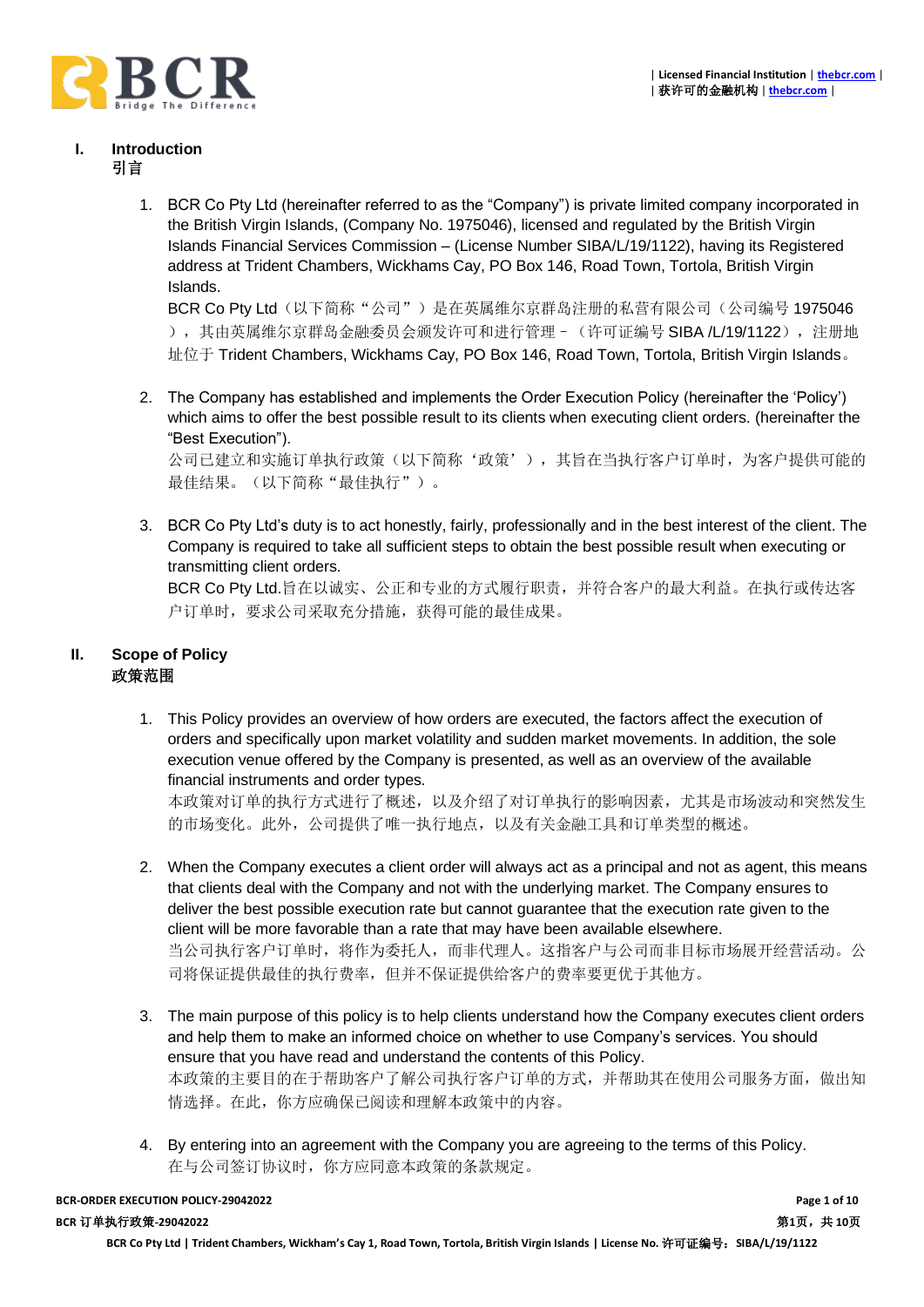

5. For the purposes of this Policy; an Order is the instruction to buy or sell a financial instrument, a Trade is the execution of the Order and a Position is the total of all Trades for a specific financial instrument. 在本政策中,订单指购买或出售一项金融工具的指示;交易指执行订单;头寸指关于某一特定金融工具 的交易总和。

# **III. Best Execution Obligation** 最佳执行义务

1. Best Execution is the process by which the Company seeks to obtain the best possible result when executing client orders. The Company has an obligation to ensure that all sufficient steps are taken into account when executing client orders, including price, costs, speed, likelihood of execution and settlement, size and nature upon client characteristics. 最佳执行指在执行客户订单时,公司寻求获得可能最佳结果的过程。公司有义务确保在执行客户订单 时,采取一切充分举措,其中涉及价格、成本、速度、执行和结算可能性、规模以及客户特点。

# **IV. Execution Venues** 执行场所

- 1. The Company acts as principal and not as agent on the client's behalf for all trades in the instruments provided by the Company and, therefore, is the sole venue for execution of the clients' orders. All orders and trades entered through Company's trading platforms are NOT executed on a trading Venue (Regulated Market, Multilateral Trading Facility or on an Organised Trading Facility) but they are executed by the Company. Therefore, the Client may be exposed to greater risks than trading on a Trading Venue. Furthermore, the Client is only able to close its open positions with the Company. 公司在开展所提供金融工具的所有交易时,作为客户的委托人而非代理人。因此,也是客户订单的唯一 执行地点。进入公司交易平台的所有订单和交易,均通过公司而非其它交易地点(受管制市场、多边交 易设施或有组织交易设施)予以执行。因此,与在该类交易场所进行交易相比,客户将面临更大风险。 此外,客户只能关闭其在公司的敞口头寸。
- 2. The Company's internal procedures and high-performance standards ensure its clients receive the best possible result when dealing with their orders and does not transfer its execution responsibilities to any other counterparty. The Company ensures that all sufficient steps have been taken for the continuity of high performance, while continuously monitors the capacity and efficiency of trading platforms and update the software and servers where are deem necessary. In case of technical failure of the trading platforms and/or quote feeds, the Company may not be able to execute an order or may need to cancel/adjust the price of any trade which is executed wrongly. 公司的内部程序和高效标准确保了当处理客户订单时,客户可获得可能的最佳结果,并不会将公司的执 行责任转移给任何其他订约方。公司保证采取一切充分举措,始终保持高效性,而同时持续监测交易平 台的效率,以及在必要时,更新软件和服务器。如交易平台和/或报价出现技术故障,公司可能无法执 行订单或可能需要取消/调整任何错误执行交易的价格。
- 3. Your agreement to this Policy shall constitute your prior consent for us to execute orders outside a Trading Venue.

如同意本政策规定,将构成你方已事先允许我方在交易场所外执行指令。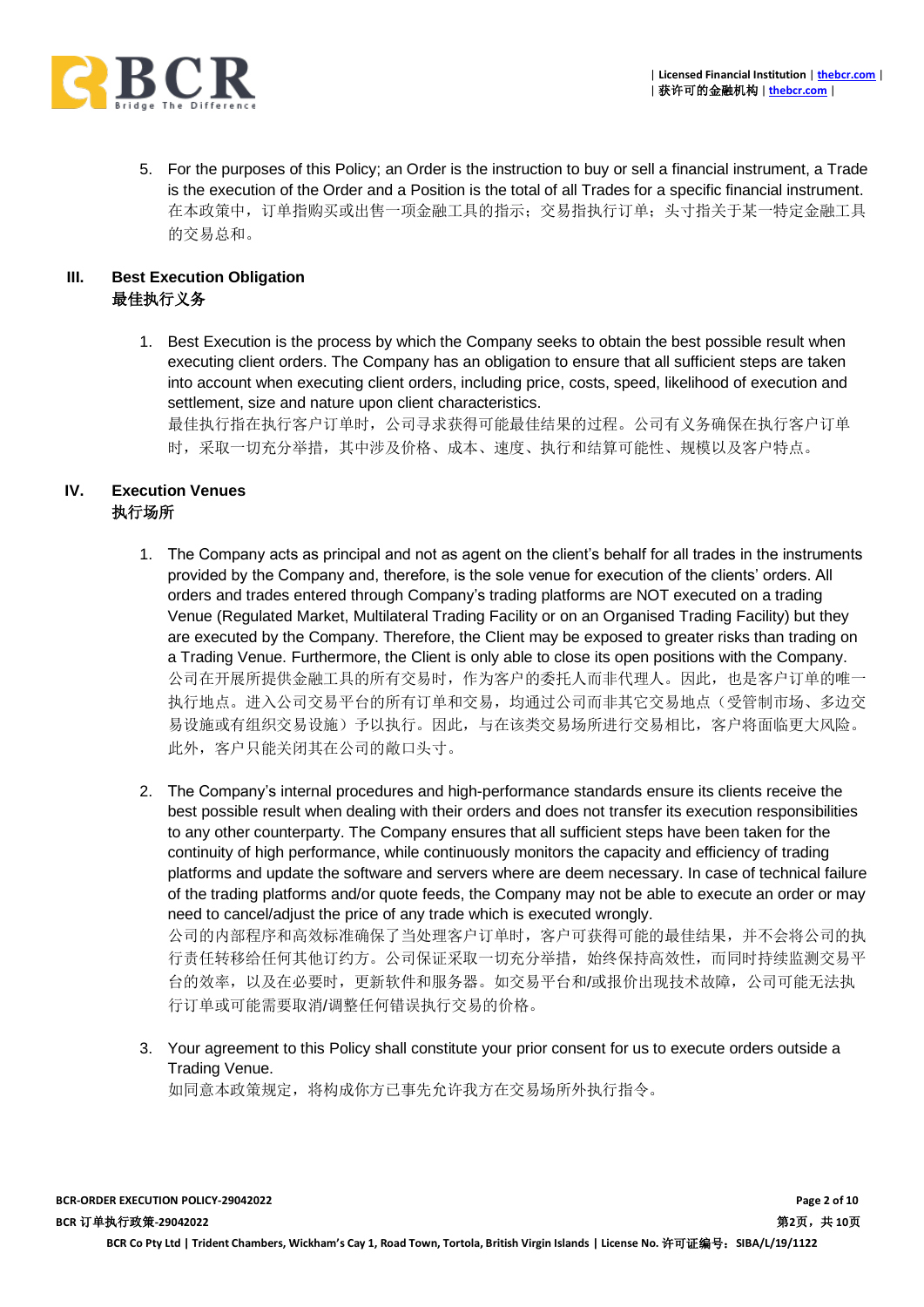

#### **V. Trading Hours** 交易时间

1. Trading hours of each financial instrument appear in the Company's website. Trading hours may change due to several factors such as Holidays, unusual market conditions which affect liquidity, or circumstances out of Company's control. The Company aims to update the trading hours as necessary to reflect these changes.

各金融工具的交易时间在公司网站上显示。某些因素,比如:假期、影响流动性的异常市场情况或超出 公司控制的情形,会使交易时间发生变化。在必要时,公司会更新交易时间,以反映该类变化。

#### **VI. Specific Instructions** 特殊指示

1. In case the Clients give specific instructions regarding Order execution or transmission, the Company shall execute their orders in accordance to the given instructions. Clients should be aware that the provision of specific instructions may prevent the Company from implementing its Order Execution Policy in obtaining the best possible result for the execution or transmission of an Order. 如客户给出有关订单执行或传达的特殊指示,公司将根据给定的指示,执行其订单。客户应意识到提供 特定指示,会对公司依照其指令执行政策,执行或传送订单,以获得可能的最佳结果产生不利影响。

#### **Trading Instruments, Platforms and Services** 交易工具、平台和服务

- **VII. Trading Instruments** 交易工具
	- 1. This Policy is applicable to the financial instruments and their trading conditions as publicly available on the Company's website and can be traded through the Trading Services below. The offered financial instruments are BCR Financial Products and it is up to the discretion of the Company to discontinue trading and/or pricing at any time. There is no physical exchange of the assets, there is no central clearing of the transactions and they are traded 'over-the-counter' ('OTC'). 本政策适用于公司网站上公开的金融工具及其交易条件,并可通过下列交易服务进行交易。所提供的金 融工具为 BCR 金融产品。在此, 公司可随时自行决定是否中断交易和/或定价。无实物资产交易、无交 易集中结算。实施场外交易('OTC')。
	- 2. Best Execution applies when the Company executes a client order in financial instruments and products including:

当公司在下列金融工具和产品中执行客户订单时,可采用"最佳执行":

- i. Spot Currencies, 即期通货
- ii. Spot Metals and Indices, 即期金属指数
- iii. Spot and Futures Commodities, 即期期货商品
- iv. Shares 股份

3. BCR Financial Products are speculative products which are traded with leverage and are not

# **BCR-ORDER EXECUTION POLICY-29042022 Page 3 of 10**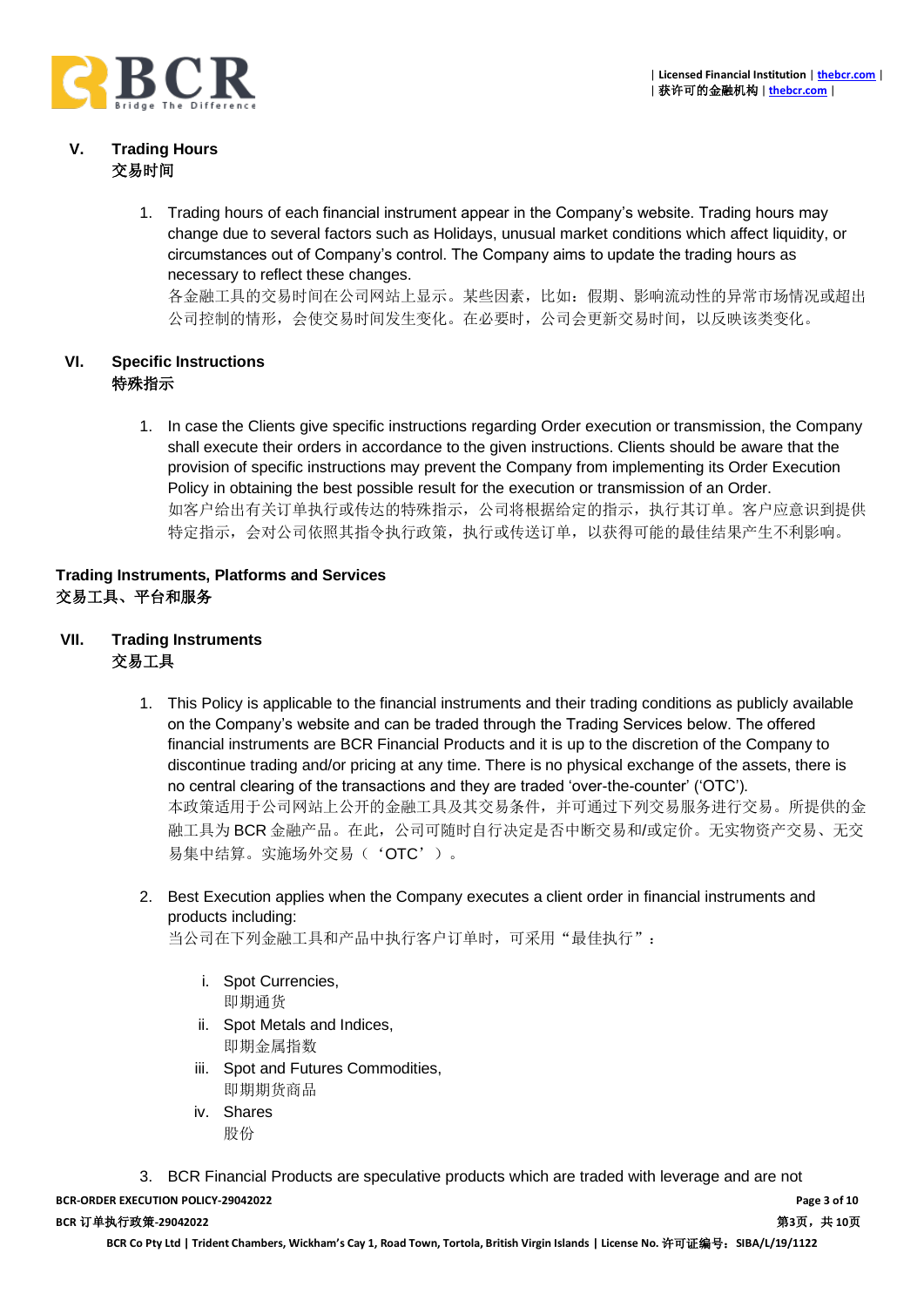

appropriate for all Investors. By investing in BCR Financial Products, you assume a high level of risk which can result in the loss of all of your invested capital. Thus, you should never invest more that you are willing to lose.

BCR 金融产品指采用杠杆交易的投机产品,并不适合所有投资者。投资 CFDs 时, 你方会面临高风 险,从而导致损失全部投资资本。因此,投资需谨慎。

4. Further, Clients should consider whether BCR Financial Products are appropriate for them according to their financial status before initiating a trade. Trading BCR Financial Products require constant monitoring and may not be appropriate for persons who cannot devote time in this respect. If you do not have enough knowledge and experience to trade, we suggest you seek independent advice before you invest. If you still don't understand these risks after consulting an independent financial advisor, then you should refrain from trading at all.

此外,自开始交易前,客户应考虑其财务状况是否适合 BCR 金融产品。实施 BCR 金融产品交易时, 需持续监测,并不适合对此无暇关注的人士。如你方不具备足够的交易知识和经验,我方建议你方在投 资前,进行单独咨询。如在咨询独立金融顾问后,你方仍无法了解该类风险,则你方不应展开交易。

# **VIII. Trading Services** 交易服务

- 1. The Company provides the trading services listed below; 公司提供下列交易服务:
	- i. Direct Phone Dealing 直拨电话交易
	- ii. Direct Online Trading via the Trading Platforms listed below; 通过下列交易平台,直接进行网上交易;
- 2. Non-proprietary platforms

非专有平台

- i. MetaTrader 4 (MT4) proprietary rights of Metaquotes Software Inc. MetaTrader 4 (MT4) – Metaquotes Software Inc.专有权利
- ii. MetaTrader 4 (MT4 mobile version) proprietary rights of Metaquotes Software Inc. MetaTrader 4 (MT4 移动版) – Metaquotes Software Inc.专有权利
- 3. The Client acknowledges that all Orders and Trades in financial instruments entered with the Company, are not undertaken on a recognized exchange, therefore clients can only open, modify or close during the Company's trading hours as displayed on the Company's website. In cases of technical failure on any of the trading platforms, the Company reserves the right not to execute an order or to cancel a trade.

客户确认与公司金融工具有关的所有订单和交易不得在认可交易所交易。因此,客户只能在公司网站上 显示的公司交易时间内,打开、修改或关闭交易。如任何交易平台发生技术故障,公司有权不执行订单 或取消交易。

## **IX. Order Types and Execution Elements** 订单类型和执行要素

The Order Types and Execution Elements that constitute the Order Execution on the Company's third-party platforms provided by Metaquotes Software Inc. (hereinafter 'MT4') are described below.

**BCR-ORDER EXECUTION POLICY-29042022 Page 4 of 10**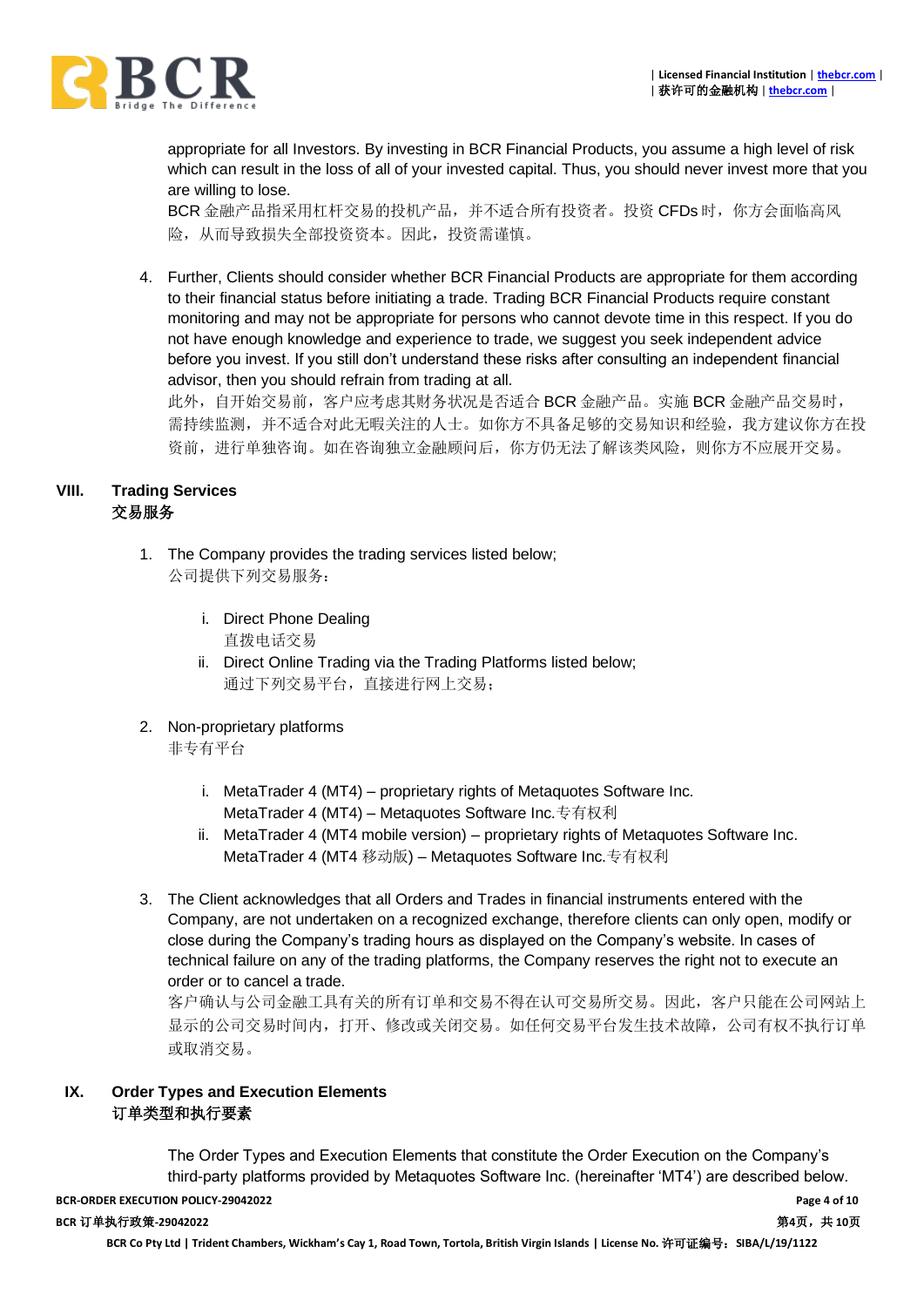

Where the text does not explicitly specify a platform then the text applies to all platforms. 构成 Metaquotes Software Inc. (以下简称'MT 4')提供的公司第三方平台订单执行的订单类型和执 行要素如下所述。如文本内容未对某一平台做出明确说明,则其适用于全部平台。

1. Market Orders – Day Trading 市场订单 – 日间交易

> These are orders to buy or sell a financial instrument at the current market rate. 指按当前市场利率,购买或出售金融工具的订单。

The executed rate can be different from the requested rate, if the requested market rate is no longer available due to a rapidly moving market. The difference between the executed rate and the requested rate can be either in favor or against the client. The Company does not manually intervene in any way.

执行价格会与申请价格不同。如由于市场快速变化,无法再采用申请价格,则执行价格和申请价格之间 的差异,会对客户产生有利或不利影响。 在此,公司不会进行任何人为干预。

MT4 platforms will not allow a market order to be opened if the Margin Level as calculated and shown within the terminal is or by executing the order will go below 50%.

如每期计算和显示,或执行指令所需的保证金水平低于 50%, MT4 平台将不允许打开市价盘。

2. Limit Orders

限价订单

These are orders to buy or sell a financial instrument at a pre-defined rate. A buy Limit Order requires the pre-defined rate to be lower than the current market rate, while a sell Limit Order requires the predefined rate to be higher than the current market rate. On MT4 platforms, once the market rate reaches the pre-defined rate, the limit order is triggered, and a market order is executed at the next available rate.

指按照预定义价格,购买或出售金融工具的订单。限价购买订单要求预定义价格低于当前市场价格,而 出售限价订单要求预定义价格高于当前市场价格。在 MT4 平台上,一旦市场价格达到预定义价格, 将 触发限价订单,并在下一个可采用价格,执行市价委托。

MT4 platforms will not allow the execution of Limit Order into a Market Order if the Margin Level as calculated and shown within the terminal is or by executing the order will go below 100%. In such a scenario the system will delete the Limit Order. In all other cases, in all platforms, once set a Limit Order will remain active until the client cancels it. This is known as Good 'Til Cancelled (GTC). 如客户端计算和显示,或执行订单所需的保证金水平低于 100%,MT4 平台将不允许在市价委托中执行 限价订单。在该情况中,系统将删除限价订单。在所有其它情况下,在全部平台中,一旦设定限价订 单, 将保持有效状态, 直至客户将其取消。这被称为取消前有效(GTC)。

3. Stop Orders

止损订单

These are orders to buy or sell a financial instrument at a pre-defined rate. A buy Stop Order requires the pre-defined rate to be higher than the current market rate, while a sell Stop Order requires the pre-defined rate to be lower than the current market rate. On MT4 platforms, once the market rate reaches the pre-defined rate, the limit order is triggered, and a market order is executed at the next available rate.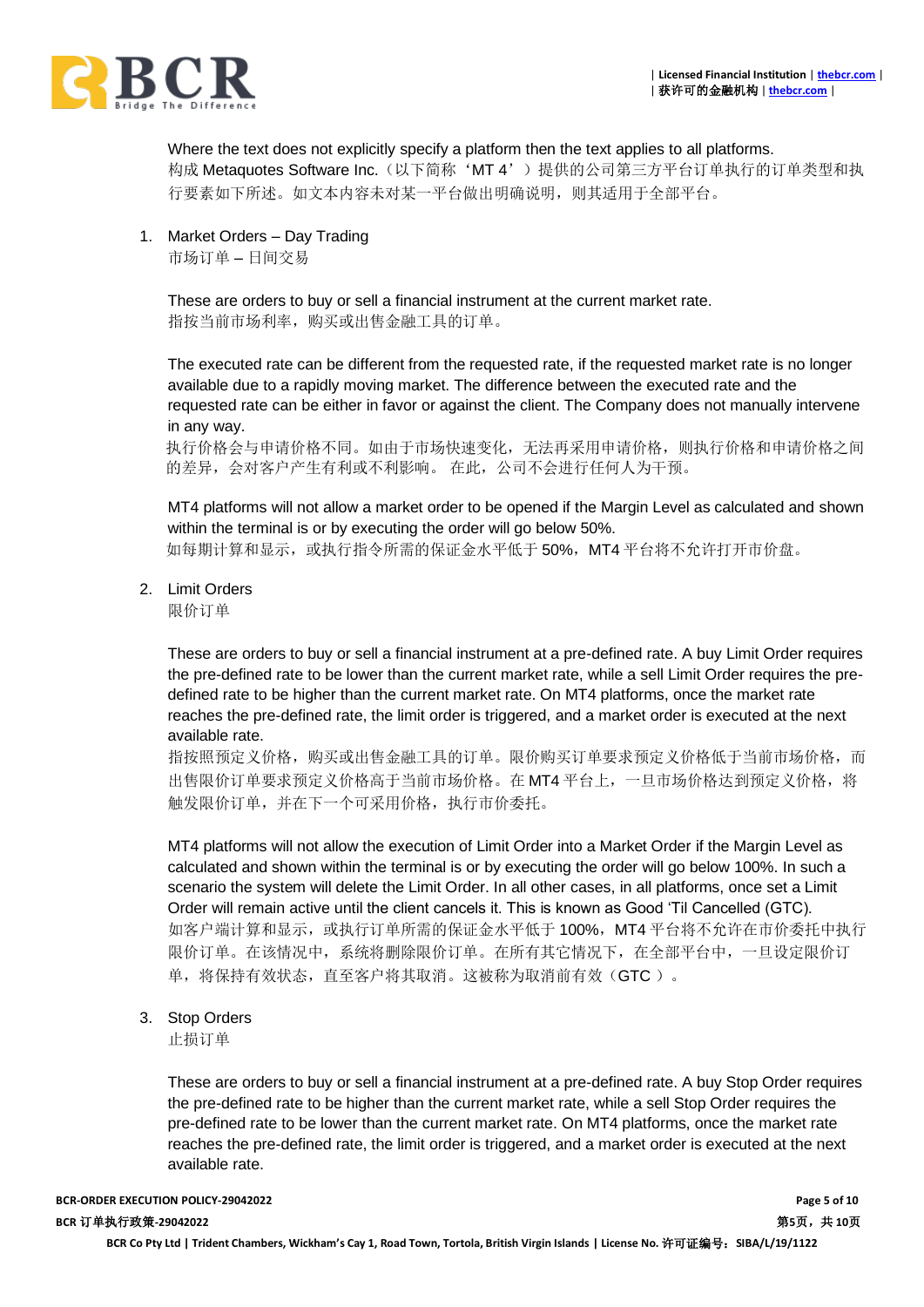

指按照预定义价格,购买或出售金融工具的订单。购买止损订单要求预定义价格高于当前市场价格,而 出售止损订单要求预定义价格低于当前市场价格。在 MT4 平台上,一旦市场价格达到预定义价格,将 触发限价订单,并在下一个可采用价格,执行市场委托。

MT4 platforms will not allow the execution of a Stop Order into a Market Order if the Margin Level as calculated and shown within the terminal is below 100%. In such a scenario the system will delete the Stop Order. In all other cases, in all platforms, once set a Stop Order will remain active until the client cancels it. This is known as Good 'Til Cancelled (GTC).

如客户端计算和显示的保证金水平低于 100%,MT4 平台将不允许在市场委托中执行止损订单。在该情 况中,系统将删除止损订单。在所有其它情况下,在全部平台中,一旦设定止损订单,将保持有效状 态,直至客户将其取消。这被称为取消前有效(GTC)。

4. Stop Loss & Take Profit Orders

止损和盈利订单

A Stop Loss Order is a request to close an open trade when the market is moving against the trade at a pre-defined rate, while a Take Profit is a request to close an open trade when the market is moving in favor of the trade at a pre-defined rate.

止损订单指当市场对预定义价格交易产生不利影响时,申请关闭未完结交易,而盈利订单指当市场对预 定义价格交易产生有利影响时,关闭未完结交易。

The execution of all Stop Loss Orders and all Take Profit Orders is guaranteed in all platforms. In the Proprietary platform, the requested rate for Stop Loss and Take Profit is the same as the executed rate (no slippage). In the Non-Proprietary platform, Stop Loss and Take Profit Orders are executed at the prevailing market rate (subject to slippage).

确保在所有平台执行全部止损订单和盈利订单。在专有平台,止损和盈利申请价格与执行价格相同(无 滑点)。在非专有平台,按当前市场价格(依照滑点)执行止损和盈利订单。

When a deal is closed due to a Stop Out, it will be closed at the prevailing market rate. 当由于止损离场,关闭交易时,将按当前市场价格关闭。

Modification of the Stop Loss and Take Profit attached to market orders or forward orders are subject to the trading hours of each financial instrument. On proprietary platforms, Stop Loss on limit and stop orders cannot be modified, while Take Profit cannot be placed on stop orders.

市场委托订单或期货订单的止损和盈利修改应符合各金融工具的交易时间要求。在专有平台上,无法对 止损限价和止损订单进行修改,而同时无法通过止损订单,获得盈利。

5. Stop Out

止损离场

MT4 accounts will trigger a Stop Out if their Margin Level (as calculated and shown in the MT4 Client Terminal) goes at and below 50%. The platform will stop closing trades either when the Margin Level is brought back above 50% or when there are no open trades left. The Stop Out is a higher priority action than Stop Loss and Take Profit and will close each trade at the prevailing market rate instead of the predefined rates. In deciding what positions will be individually liquidated the largest losing position will be closed first during liquidation.

如(MT4 客户端计算和显示)的保证金水平不超过 50%, MT4 账户将触发止损离场。当保证金水平恢 复50%以上,或当无未完结交易时,平台将自动关闭交易。止损离场的优先级要高于止损和盈利,并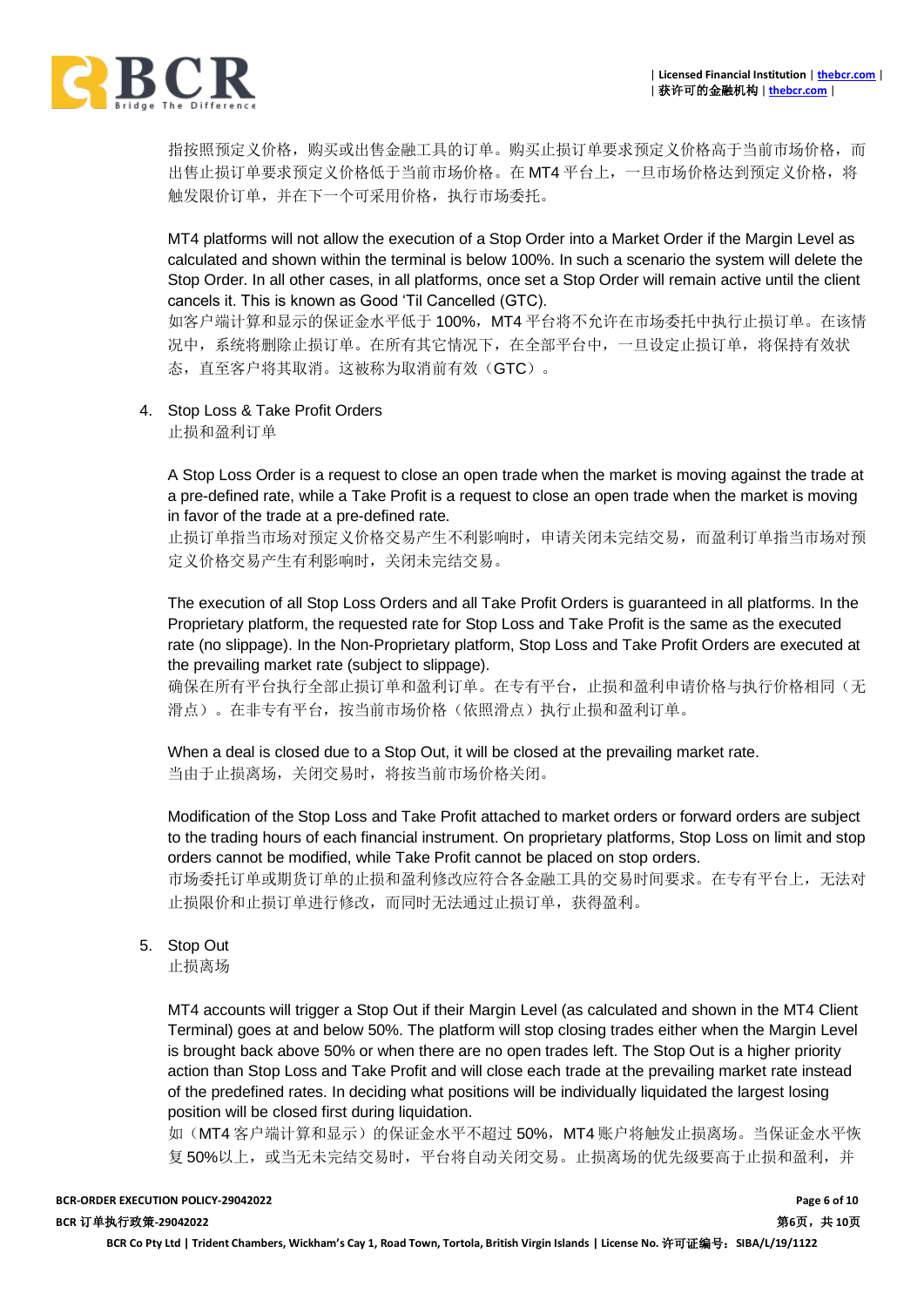

将按当前市场价格而非预定义价格关闭每笔交易。在确定需要进行独立清算的头寸时,应首先在清算期 间,关闭损失最大的头寸。

#### 6. Stop Loss, Take Profit, Limit and Stop Orders Distance 止损、盈利、限价和止损订单期限

In anticipation of amplified volatility, such as ahead of major announcements, or thin liquidity, such as the re-commencement of trading following a break (for instance, following the weekend or a holiday) the Company reserves the right to widen the distances it will allow Clients to set their Stop Loss, Take Profit, Limit and Stop Orders rate, without any prior notice to Clients.

预测到在主要公告前波动加剧,或低流动性,比如中断后(例如:周末或假期后)重新开始交易,公司 有权在未事先通知客户的情况下,延长其允许客户设定止损、盈利、限价和止损订单价格的期限。

#### **X. Execution Factors** 执行因素

1. The definition of best possible result will vary as the Company must take into account the below execution factors and determine their importance;

最佳可能结果的定义会发生变化,因此公司应考虑下列执行因素,并确定其重要性:

- i. Price, is the Company's quoted market rates at which the order is executed. 价格指公司在执行订单时,引用的市场价格。
- ii. Costs, are any additional charges that may be incurred in executing the order over and above Company's normal charges. 成本指除了公司正常收费外,因执行订单,引起的附加费用。
- iii. Speed of Execution, can be particularly important in fast moving markets. 执行速度在快速变化的市场中,尤为重要。
- iv. Likelihood of Execution and Settlement, the best price obtain does not have relevance if the Company cannot execute the order or if the transaction fail to be completed. 执行和结算的可能性;如公司无法执行订单或未能完成交易,则获得的最佳价格无关联性。
- v. Size, nature and any other considerations of the transaction, is the way the Company may execute an order with unusual characteristics (for instance, an order which is larger than the normal market size or has unusual features such as an extended or shortened expiry date). 公司在执行特殊订单时(例如:大于正常市场规模的订单,或特殊情况,比如:到期日期延长 或缩短),需考虑的规模、性质和任何其它因素。

Best Execution is determined based on the total amount paid to or by the client, including the price of the order and all expenses incurred which are related to the execution of the order; such as venue execution fees and any other fees paid to third parties for the execution of the order. 根据客户支付的总金额,其中包括订单价格以及与执行订单有关的全部费用,确定最佳执行。比如:执 行订单有关的场所执行费用和向第三方支付的任何其它费用。

2. Execution Criteria 执行标准

In the absence of specific instructions from you, we will balance the above-mentioned factors based on our professional experience and judgment in light of the available market information and market conditions at the appropriate time, and taking into account the following criteria: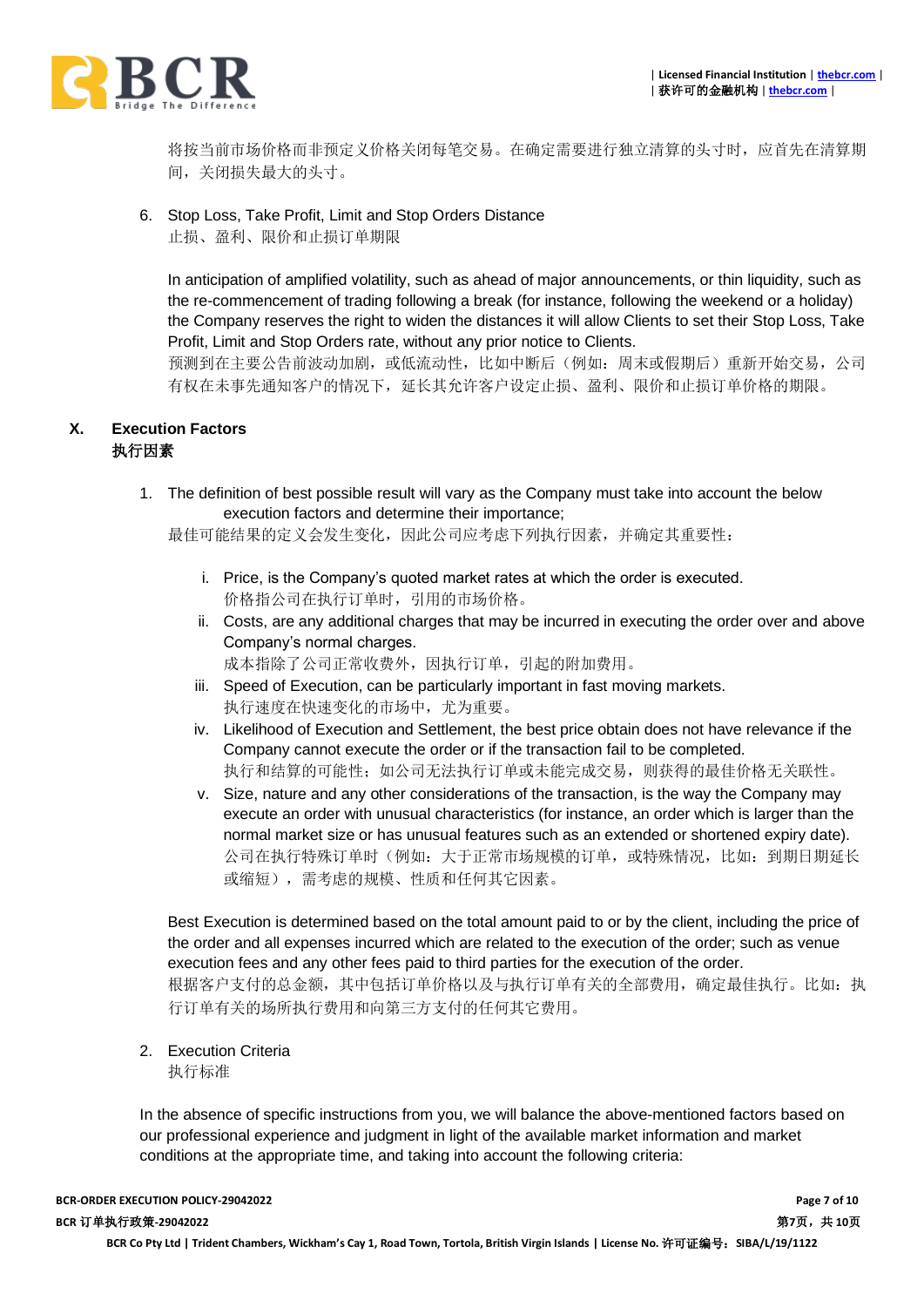

如未收到你方的特定指示,我方将根据对市场信息和市场情况的专业经验和适当判断,综合考虑以上因 素,以及下列标准:

- i. characteristics of the client including the categorization of the client as retail or professional, 客户特点,其中包括散户或专业客户;
- ii. characteristics of the client's Order, 客户订单特性;
- iii. characteristics of the financial instrument that is the subject of that Order, 金融工具的特点即是该订单的主要内容;
- iv. characteristics of execution venues where that order can be covered. 订单执行场所的特点。
- 3. Company's quoted rates (High Importance)

公司报价(高重要度)

The Company provides live streaming quotes for the financial instruments provided on its platforms. These rates are being reviewed continuously in real time in order to ensure live feeding quotes are competitive and in line with the market (known as "on market"). They are calculated with reference to the rate of the relevant underlying financial instrument, which the Company obtains from third party independent reference sources. The Company normally provides liquidity from its inter-group liquidity flow as the Company believes that this provides the best outcome for its clients. The Company has internal capabilities to assess the price quality offered by other venues and ensures that prices proposed to the client are aligned with market benchmarks. Further, the Company has procedures in place to review regularly its independent data providers and check the fairness of the price proposed to the client.

公司对其平台上的金融工具提供实时报价。在此,对该类报价进行实时持续评估,以确保实时传送的报 价具有竞争力,及符合市场要求(即:"时价")。根据公司从第三方独立对照源处获得的相关金融工 具价格,对其进行计算。公司通常从其团体之间的资金流动中获得流动资金,因为公司确信这可以为客 户提供最佳成果。公司有能力自行评估其它场所提供的价格质量,并保证向客户推荐的价格符合市场标 准要求。此外,公司制定了相关程序,可对其独立数据提供方进行定期评审,并对推荐给客户的价格客 观性进行检验。

The Company offers spreads quoted in Bid (at which client can sell) – Ask (at which client can buy) rates. The Company applies a consistent pricing methodology at all times; in which the offered spread is a mark-up and mark-down from the mid-rates provided by the third-party independent data provider. 公司提供出价(客户售出)-询价(客户买入)价格的价差。公司始终采用统一的定价方法。在此,价 差指根据第三方独立数据提供的中间价,形成加价和减价。

4. Trade Costs (High Importance) 交易成本(高重要度)

> Overnight financing fees may apply for some types of financial instruments, and trades in these will be subject to 'rolling fees' if kept open overnight. Details on the daily financing fees are available for each financial instrument within each trading platform.

> 某些金融工具适用隔夜融资费用。如在夜间保持交易开启,则需收取'滚动费用'。在此,为各个交易 平台的各金融工具的日常融资费用提供了详细说明。

i. For the MT4 Platform, rolling/renewal fees are charged only on weekdays at 22:00 GMT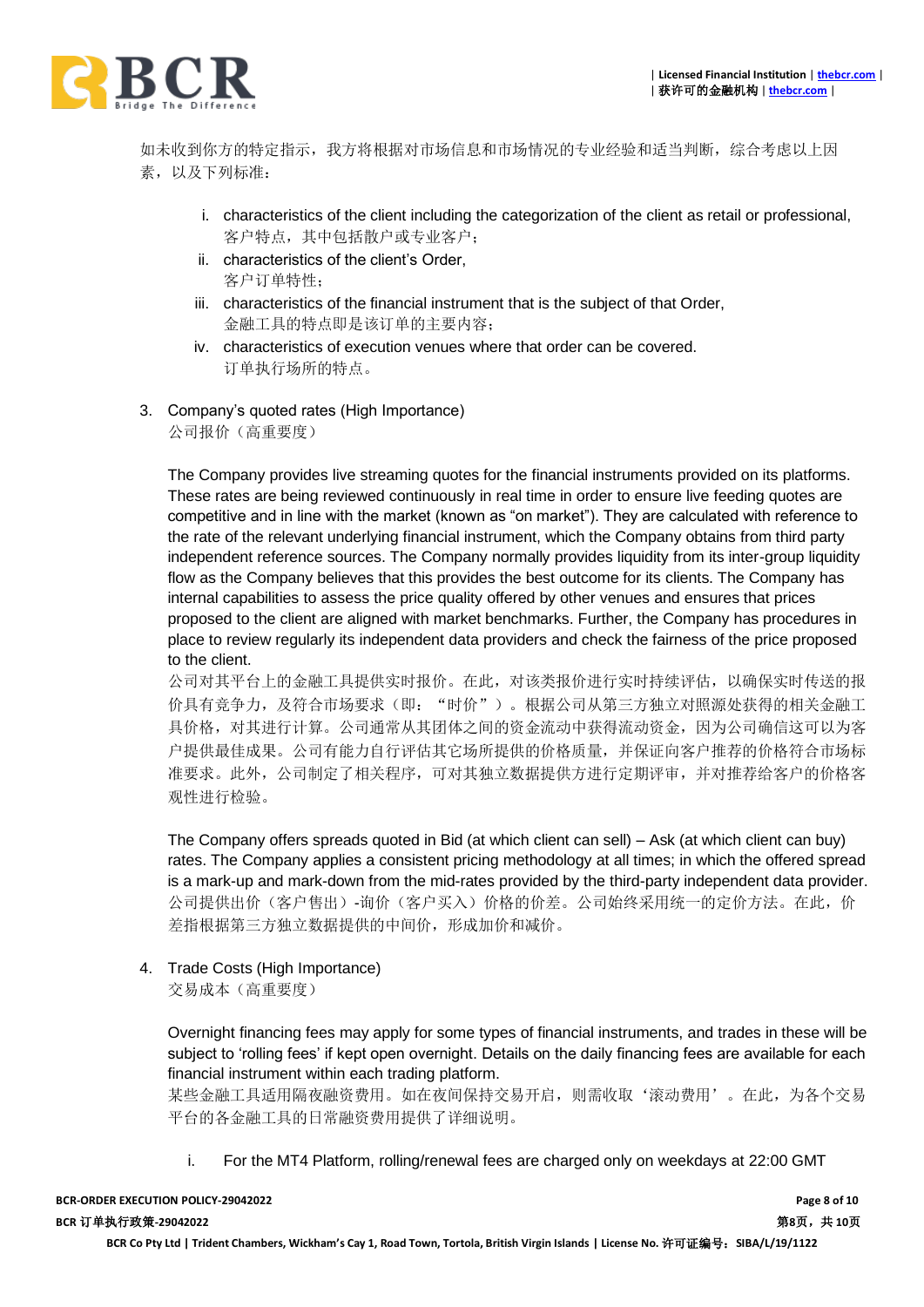

(21:00 GMT US DST), with triple fee on Wednesday and they are deducted from the Balance when the position is closing.

对于 MT4 平台, 仅在工作日 22:00 GMT (21:00GMT US DST) 收取滚动/延期费, 其中在星 期三收取三倍费用,并当关闭头寸时,将其从月中扣除。

# **XI. Speed, Likelihood and Settlement of Execution (Medium Importance)** 执行速度、可能性和结算(中重要度)

- 1. In its capacity as principal and not as agent on the client's behalf, and as the sole execution venue, the Company seeks to execute clients' orders with the fastest execution reasonably possible and within the limitations of technology and communication links. The Company's order flow logic is designed in such way to accept automatically all orders and without manual intervention. In case of technical malfunctions, the Company has the right to cancel an order or trade of any type. It is worth noting that the Company does not requote any type of order. 作为客户的委托人而非代理人,以及唯一的执行场所,公司旨在以合理的最快执行速度以及在技术和通 信链接限制范围内,执行客户订单。公司的订单流设计逻辑为自动接受全部订单,如发生技术故障,公 司有权取消订单或任何类型的交易。需要注意的是公司不会对任何类型的订单进行重新报价。
- 2. The Company strives to provide the best possible rate to its clients, however under certain circumstances, such as occasions of thin liquidity, of a fast-moving market or before or at the open/close of the trading session, it may not be possible to guarantee the execution of any or all orders. The Company reserves the right to decline an order of any type but will not delay the execution of an order in the hope that market conditions will improve. Further, Clients should be aware the risks associated while trading under the abovementioned occasions. A non-exhaustive list of such occasions is as follows;

公司将尽力为客户提供可能的最好价格,然而,在某些情况下,比如:低流动性、市场变化快,交易开 始/结束时或之前,无法保证任何或全部订单的执行。公司有权拒绝任何类型的订单,但不会推迟订单 的执行,以获得更好行情。此外,客户应意识到上述情况下的交易相关风险。该类情况包括但不限于:

i. The opening price might be substantially different from the close of the previous trading session.

开盘价与以往交易时段结束时的价格明显不同。

- ii. Delays on execution of orders may occur due to high volume of orders waiting for execution. The Company does not manually intervene to delay execution in the hope that market conditions will change. 由于大量订单等待执行,造成订单执行的延迟。公司不会因行情发生变化,而进行人工干预, 以延迟执行。
- iii. The executed rate on MT4 Platforms can be different from the requested rate, if the requested market rate is no longer available due to a rapidly moving market. The difference between the executed rate and the requested rate can be either in favor or against the client. MT4 平台的执行价格会与申请价格不同。如由于市场快速变化,无法再采用申请价格,则执行 价格和申请价格之间的差异,会对客户产生有利或不利影响。
- 3. The Company proceeds with the settlement of all orders upon their execution. 公司根据其执行情况,对所有订单进行结算。
- 4. Nature and Size of Orders (Low Importance) 订单性质和规模(低重要度)